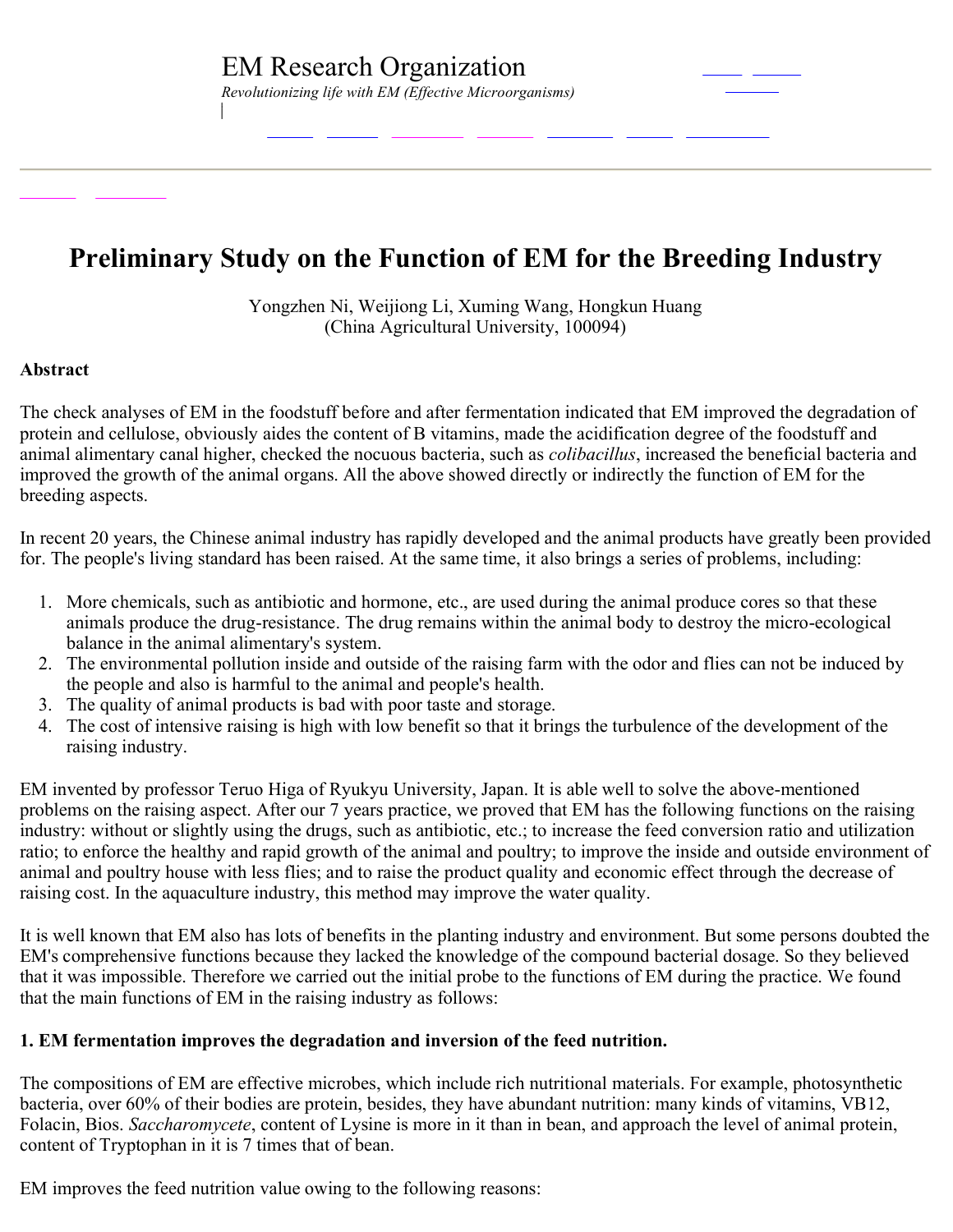(1) EM fermentation enforces the degradation of the feed protein.

In 1995, we checked the feed amino acids and their total amount before and after the EM fermentation and found that 17 kinds of amino acids after EM fermentation all increased, among which Lysine, the first limited amino acid in the nutrients, increased 21%; Methionine, the second limited amino acid, increased 31%; and the total increase range was 10% 28%. It fully indicates that EM enforces the degradation of feed protein into amino acids. Otherwise, We found that the crude protein in the natural fermented feed lost 2.1% after fermentation, but that in EM fermented feed lost slightly. Its reason maybe that the natural fermentation is caused by *colibacilllus* and corrupt bacteria, but EM rapidly controls them.

(2) EM fermentation improves the degradation of the cellulose. We measured the contents of NDF and ADF of the feed before and after EM fermentation and found that ADF increased 10.06% (Table 1). It indicated that EM improved the degradation of feed cellulose.

Table 1. Changes of the crude proteins, NDF, ADF contents in the feed before and after 4 days of the fermentation (%).

| Type of feed        | Crude protein<br>content | NDF content       | ADF content      |
|---------------------|--------------------------|-------------------|------------------|
| Before fermentation | $12.88 \pm 0.11a$        | $17.82 \pm 0.28a$ | $3.58 \pm 0.11a$ |
| <b>EM</b> treatment | $13.12 \pm 0.07b$        | $16.23 \pm 1.11a$ | $3.29 \pm 0.13a$ |
| CK                  | $12.92 \pm 0.05a$        | $16.66 \pm 0.85a$ | $3.62 \pm 0.06a$ |

The increase of the total amount of amino acids and the degradation of the cellulose raised the feed conversion and utilized ratio.

(3) EM fermentation makes the vitamins, especially B-vitamins increase. After EM feed fermentation, vitamins change as follows:

Table 2. Change of some vitamins in the feed before and after EM fermentation.

|                         |             |                    |      | Type of feed $\left  VA \right  (1U/kg) \left  VD3 \left( 1U/kg \right) \right  VB1 \left( mg/kg \right) \left  VB12 \left( mg/kg \right) \right  VB6 \left( mg/kg \right) \right $ |       |
|-------------------------|-------------|--------------------|------|-------------------------------------------------------------------------------------------------------------------------------------------------------------------------------------|-------|
| Common feed $4.62x10^2$ |             | $7.02 \times 10^4$ |      |                                                                                                                                                                                     | 26.8  |
| <b>EM</b> feed          | $8.35x10^2$ | $2.04x10^4$        | 28.2 |                                                                                                                                                                                     | 32.52 |

From the above data, it was shown that after EM fermentation, VA, VB1, VB6 in the feed obviously increased, which proved the hypothetic theory of producing B-vitamins due to the function of micro-ecological products.

## **2. EM fermentation makes the feed and animal canal acidify.**

Table 3. Changes of the feed pH value according with the fermentation period.

| Fermentation period | <b>EM</b> treatment | <b>CK</b>       |  |
|---------------------|---------------------|-----------------|--|
| Before fermentation | $7.00 \pm 0.05$     | $7.04 \pm 0.06$ |  |
| 2nd day             | $5.78 \pm 0.05$     | $6.61 \pm 0.04$ |  |
| 4th day             | $4.96 \pm 0.05$     | $6.27 \pm 0.05$ |  |
| 6th day             | $4.60 \pm 0.04$     | $5.71 \pm 0.10$ |  |
| 8th day             | $4.49 \pm 0.04$     | $5.23 \pm 0.06$ |  |
| 10th day            | $4.46 \pm 0.03$     | $5.12 \pm 0.03$ |  |

The data were mean  $\pm$  difference and the following tables were just the same.

During the fermented course, the feed pH value decreased according with the elongation of the fermentation period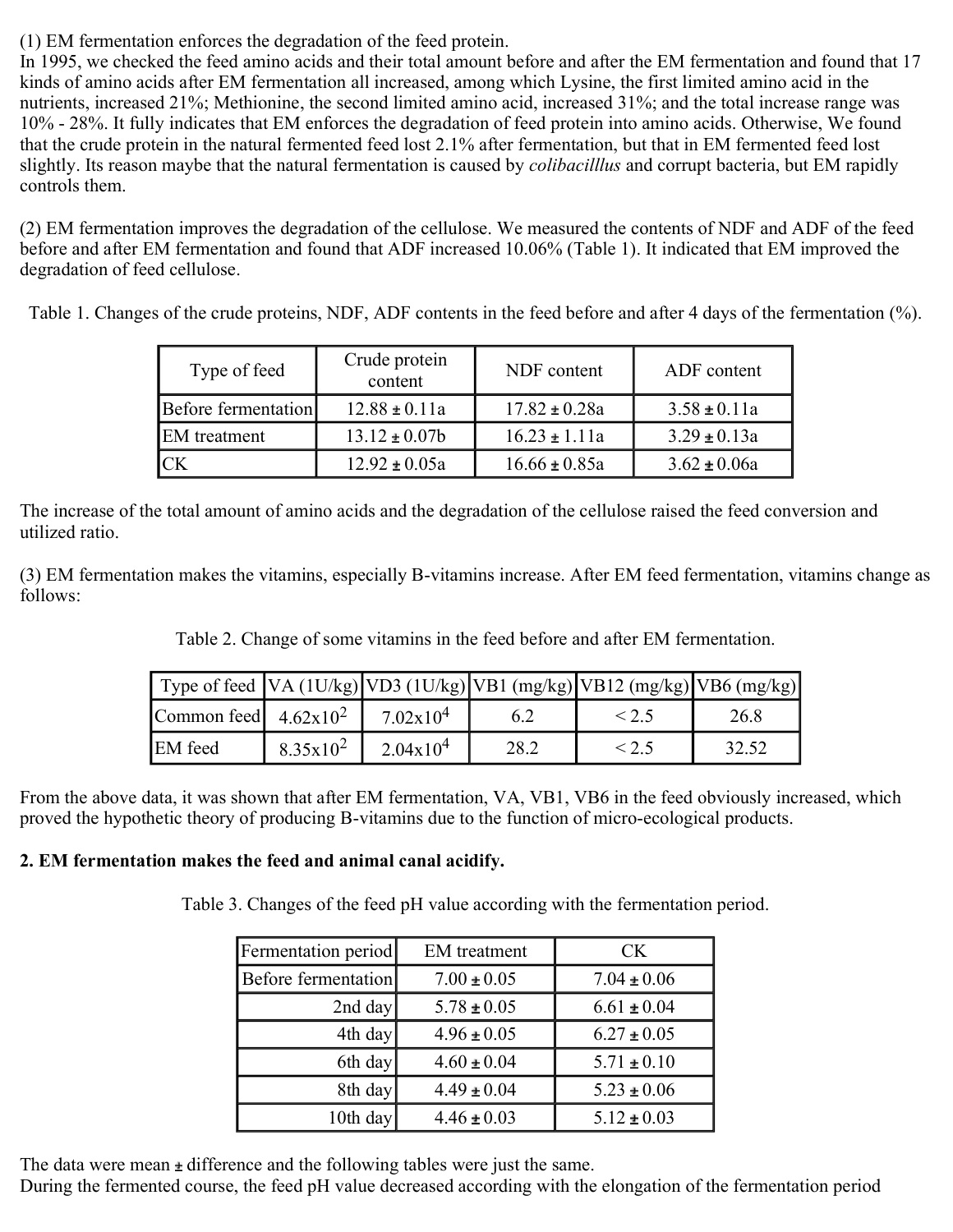(Table 3), and the digit of CK also decreased but the latter scale was obviously smaller than the former.



Fig. 1. Changes of the feed pH value according with the fermentation period.

During the past research, the scientists found that the acidification could activate the enzyme that was related to the metabolism of the protein and carbohydrate so as to raise their utilized ratio. The feed pH value may directly influence the pH value in the alimentary canal that also influences the functions of pancreas proteinase, gruelproteinase, carboxypeptidase, amylase, lipase, maltase and lactase. So as further to influence the total ration digestive rate , the growth of animal and inversion. For example, the suitable digestive pH value of stomach proteinase is 1.5 - 3.5 that of adult chicken glandular stomach is  $4.3 - 4.6$  that of gizzard is  $2.8 - 3.0$ , and that of small intestines is  $6 - 7$ . But the gastric acid of young animal often secretes slightly and the pH value of the digestive tract is higher so it is unfavorable for the activation of the above digestive enzymes.

Under the normal condition, the animal digestive and biochemical reactions are mainly related to the environmental pH value and the most suitable temperature. The enzyme may act or react under the specific pH value and temperature conditions. The digestive enzyme only act under the low pH value. For example, the hydrolytic starch only hydrolyzes with amylase at pH 6.5 and the glucoamylase hydrolyze the starch gum at pH 4.4. Therefore, it may help the young animal to digest.

Acidification may control the growth and propagation of the harmful microbes, e.g. *colibacillus*, etc, and stimulate the growth of the beneficial bacteria, and to supply the *colibacillus*, etc, and stimulate the growth of the beneficial bacteria, and to supply the limited acid in the stomach and to make the favorable influence of the metabolism of the energy. The organic acid, as a chelate, may improve the absorption of the minerals, e.g. Ca, P, etc. In the hind gut, the beneficial and disease-producing germs exist the delicate balance. This balance is very sensitive to pH value. During  $pH 4 - 5$ , it may benefit to the lactic acid bacteria and *streptococcus* and during pH 6 7, it may benefit the *colibacillus*.

## **3.** Regulate the micro-ecological balance of the animal digestive tract.

Lots of practices have proved that EM may effectively regulate the micro-ecological balance of the animal digestive system, which may be clearly seen that EM can control the animal diarrhoea. It is well known that the animal diarrhoea is caused by the maladjustment of the intestinal bacterial groups. The proportion of the anaerobic bacteria and aerobic bacteria changes and the disease-procuring bacteria increase so as to make the animal diarrhoea. EM may check the diarrhoea. The reason maybe is that EM is the beneficial bacteria group, which enter the digestive tract to enlarge the advantageous species group of the beneficial bacteria so as to occupy the ecological position, to check the increase of the harmful bacterial group and to control the diarrhoea. From Table 4, after feed fermentation, the lactic acid bacillus increased rapidly, but the number of the decayed bacteria and *colibacillus* reduced, which fully indicated that the harmful bacteria were checked.

Table 4. Changes of the microbial quantity in the fermentation feed according with the fermentation period.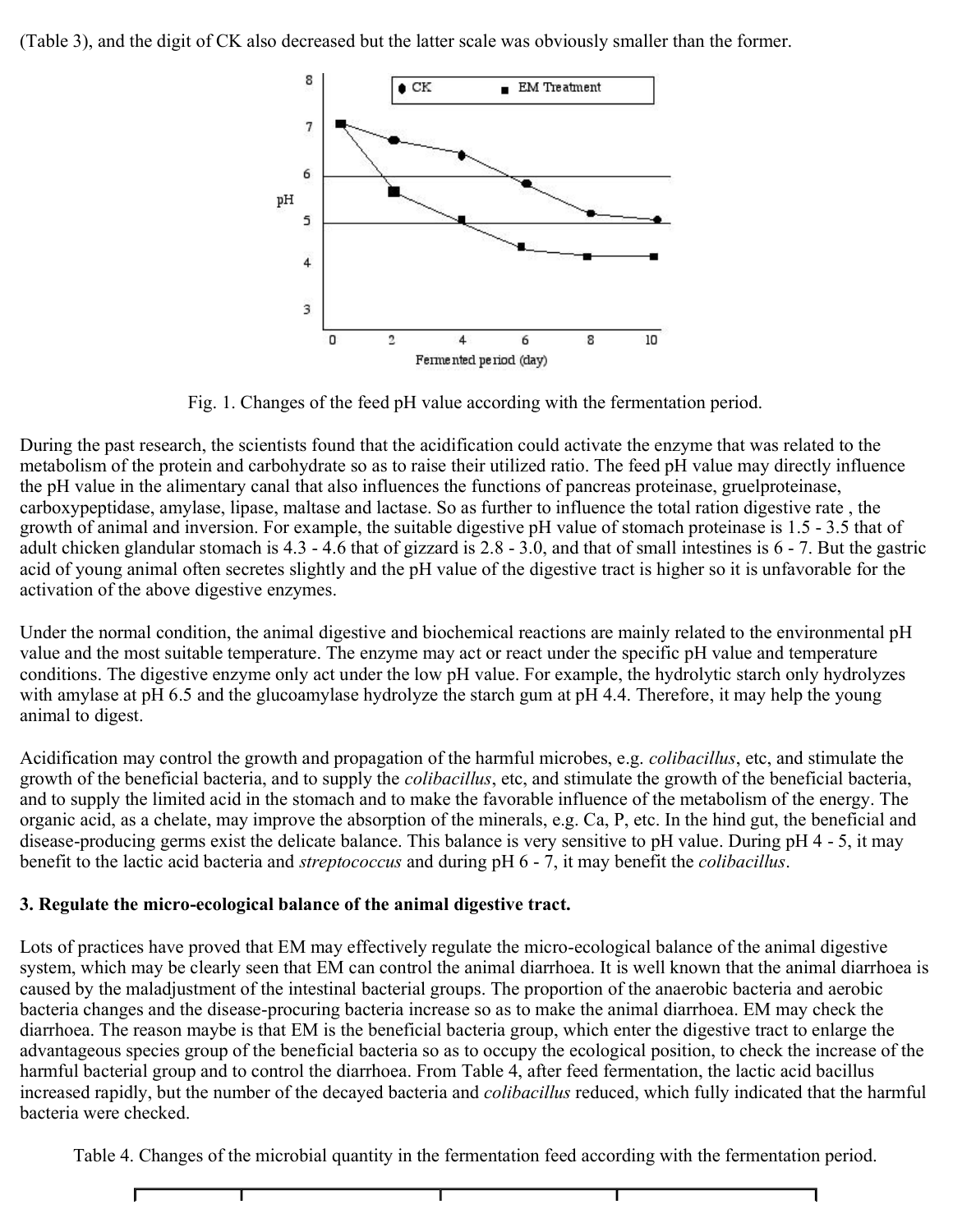| Decayed bacteria<br>Fermentation<br>$(1gCFU/g$ feed) |                 | Colibacterial group<br>$(MPN/100g$ feed) |                     | Lactic acid<br>(1g CFU/g feed) |                     |                 |
|------------------------------------------------------|-----------------|------------------------------------------|---------------------|--------------------------------|---------------------|-----------------|
| period                                               | EM treatment    | <b>CK</b>                                | <b>EM</b> treatment | <b>CK</b>                      | <b>EM</b> treatment | <b>CK</b>       |
| Before                                               | $4.28 \pm 0.60$ | $4.48 \pm 0.07$                          | $1.1x10^3$          | $1.1x10^3$                     | $3.45 \pm 0.06$     | $<$ 2           |
| 2nd day                                              | $4.66 \pm 0.13$ | $5.69 \pm 0.12$                          | $1.2x10^6$          | 3x10 <sup>8</sup>              | $5.66 \pm 0.10$     | $<$ 2           |
| 4th day                                              | $\leq$ 2        | $6.02 \pm 0.06$                          | $<$ 3               | $4.6x10^{8}$                   | $8.98 \pm 0.05$     | $3.58 \pm 0.17$ |
| 6th day                                              | $<$ 2           | $5.57 \pm 0.13$                          | $\leq$ 3            | 1.3x10 <sup>4</sup>            | $8.73 \pm 0.14$     | $5.76 \pm 0.24$ |
| 8th day                                              | $\leq$ 2        | $3.49 \pm 0.04$                          | $\leq$ 3            | $1.7x10^2$                     | $8.58 \pm 0.51$     | $6.61 \pm 0.25$ |

EM may soften the dry dung phenomenon, which also proves its regulated function from other aspect, because the diarrhoea and dry dung are two appearances of the maladjustment of the bacterial group so EM also has function of improvement. One third of dung consists of the bacterial body and then the regulation function of EM is rather obvious.

## **4. EM may stimulate the growth of the immune organs so as to strengthen the immune function and ant disease ability immune function.**

Table 5. The influence of EM fermentation feed to the relative weight of immune organ (g/kg body weight)

| Group                                               |                                         | Treatment Organ weight/body weight | 28 age in days                                                                | 42 age in days                                                                                                                      |
|-----------------------------------------------------|-----------------------------------------|------------------------------------|-------------------------------------------------------------------------------|-------------------------------------------------------------------------------------------------------------------------------------|
| A<br>B<br>$\mathcal{C}$<br>D<br>Forecast<br>Program | B(CK)<br><b>B</b> EM10<br><b>B</b> EM30 | Thymus index                       | $2.71 \pm 0.12^b$<br>$2.91 \pm 0.36^{ab}$<br>$2.97 \pm 0.45^a$<br>$R = 0.878$ | $1.66 \pm 0.39^b$<br>$1.78 \pm 0.35$ <sup>ab</sup><br>$1.97 \pm 0.32^a$<br>$Y = 0.763 + 0.008X$ $Y = 1.662 + 0.104X$<br>$R = 0.998$ |
| A <br>B<br>$\overline{C}$<br>Forecast<br>Program    | B(CK)<br><b>B</b> EM10<br><b>B</b> EM30 | Bursa of fabricius index           | $2.18 \pm 0.39^b$<br>$2.56 \pm 0.49^a$<br>$2.60 \pm 0.46^a$<br>$R = 0.814$    | $1.49 \pm 0.42^b$<br>$1.56 \pm 0.32$ <sup>ab</sup><br>$1.70 \pm 0.37^a$<br>$Y = 2.287 + 0.012X$ $Y = 1.492 + 0.007X$<br>$R = 0.998$ |
| A<br>ΙB<br> C <br>Forecast<br>Program               | B(CK)<br><b>B</b> EM10<br><b>B</b> EM30 | Spleen index                       | $2.17 \pm 0.14^b$<br>$2.38 \pm 0.18^a$<br>$2.43 \pm 0.31^{b}$<br>$R = 0.866$  | $1.96 \pm 0.37^b$<br>$2.15 \pm 0.25^{ab}$<br>$2.27 \pm 0.19^a$<br>$Y = 2.222 + 0.008X$ $Y = 1.996 + 0.099X$<br>$R = 0.944$          |

From the experiments of broiler, Zhang Rijun (1998) found that the relative weight of the broiler immune organ showed the linear relation to the additive amount of the EM fermentation feed, and the relative coefficient was higher than 0.8, which indicated EM was related to the stimulation of the immune organ growth and the content of EM bacteria. The more EM is, the bigger the immune organ.

For example, the broiler thymus index, bursa of fabricius index, and spleen index of the EM that group was obviously higher than that of the CK (Table 5), which also showed that EM could stimulate the growth and development of the immune organs. T cell is the main functional cell for the cell immune response, and B cell is the main functional cell to the humor immune response. The suitable EM level may improve the good growth of the organs, e.g. spleen, etc. and may activate T cell and B cell, so as to display the important function to the immune system.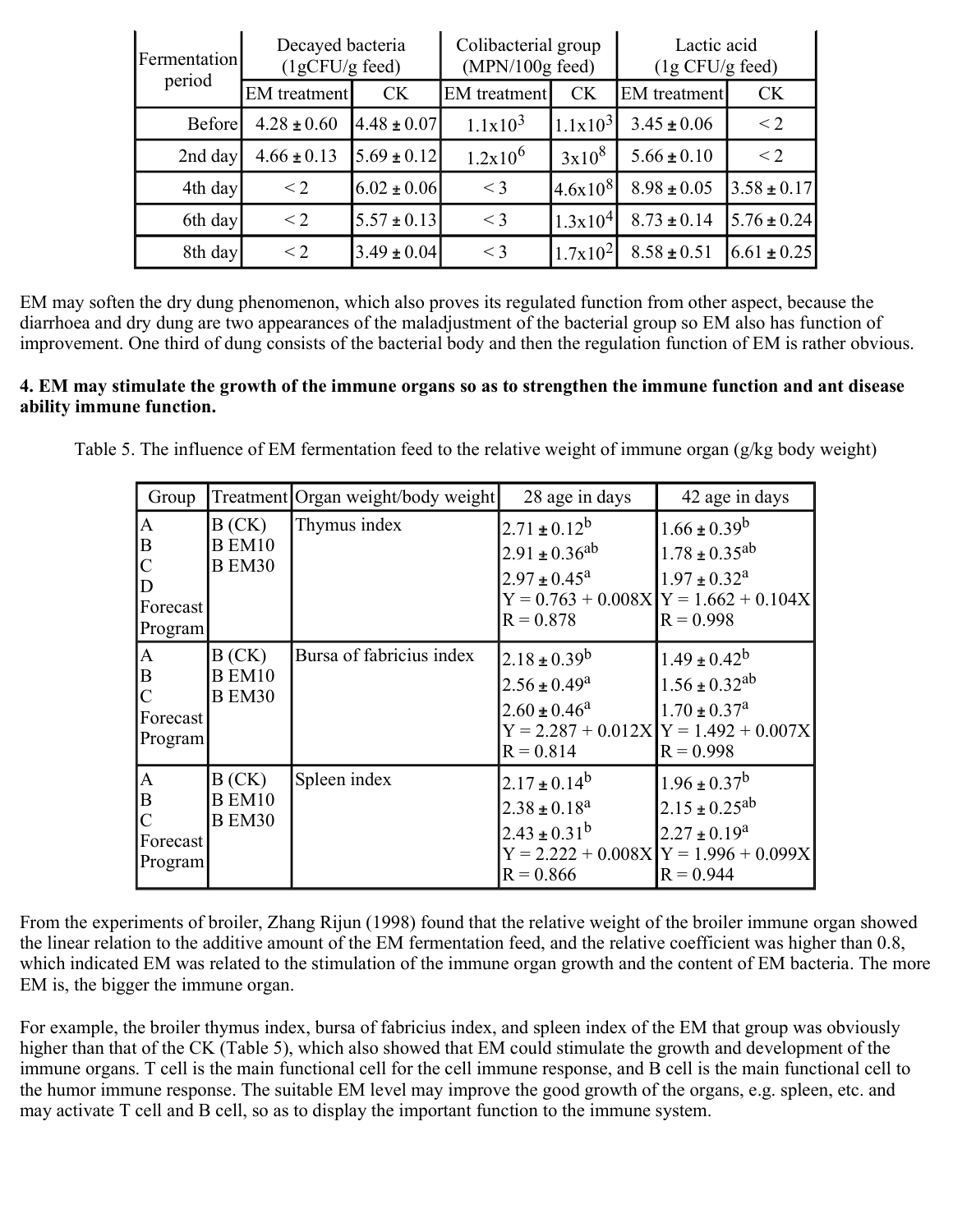

Fig. 2. Relationship of thymus index during different periods and EM add level. (Thymus index)



Fig. 3. Relationship of bursa of fabricius index during different periods and EM add level. (Bursa of fabricius index)

The possible mechanism that EM enhances the functions of T cell and B cell may be as follows: EM is a complex of many species of microbes, each of which is a kind of antigen that has the activation function to T cell and B cell, and also increases the effect through the antigen of the macrophage to play the important role to the immune system. In 1989, Fuller reported that to feed with microbes directly may raise the antibody level of animal and poultry, or increase the activation of macrophage to enhance the immune function and stimulate the growth of the living body immune organs of the intestinal tract immune organization, so as to arose the body to grow the humor immunity and cell immunity.



Fig. 4. Relationship between the spleen index during different periods and EM add level. (Spleen index)